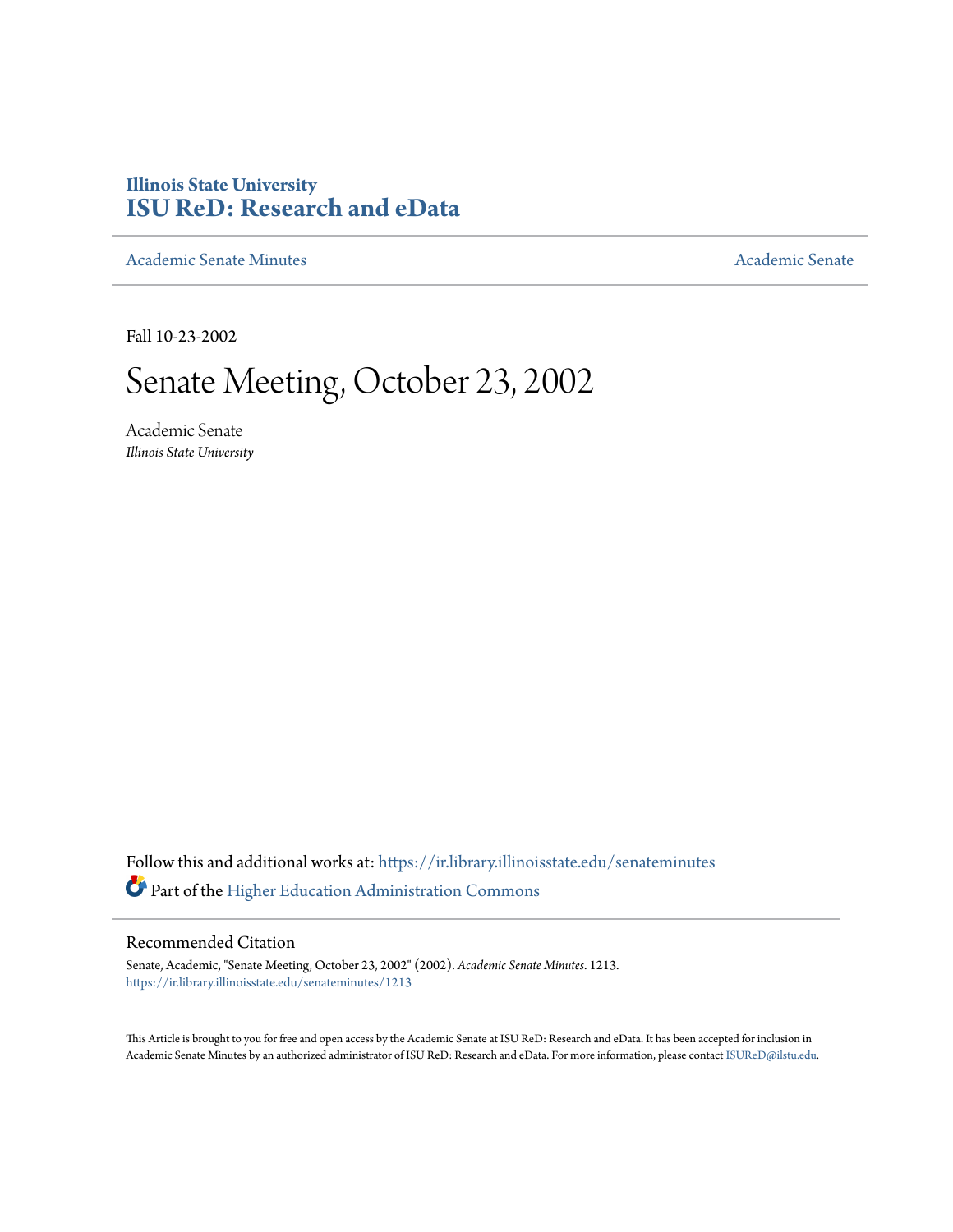#### ACADEMIC SENATE AGENDA *TIME:* 7 *P.M., Wedllesday, October 23,2002 PLACE: Old Main Room, Bone Student Center*

*Call to Order* 

*Roll Call* 

*Approval of Mill utes of October* 9, *2002* 

*Chairperson's Remarks* 

**Student Government Association President's Remarks** 

*Administrators' Remarks* 

*Committee Reports* 

*Action Item: 09.27.02.01 Lab School Senate Representative Proposal (Rules Committee)* 

*Information Item: OB.13.02.02A Freedom of Expression Policy (Administrative Affairs and Budget Committee)* 

*Communications* 

*Adjournment* 

\*\*\*\*\*\*\*\*\*\*\*\*\*\*\*\*\*\*\*\*\*\*\*\*\*\*\*\*\*\*\*\*\*\*\*\*\*\*\*\*\*\*\*\*\*\*\*\*\*\*\*\*\*\*\*\*\*\*\*\*\*\*\*\*\*\*\*\*\*\*\*\*\*\*\*\*\*\*\*\* \*\*\*\*\*\*\*\*\*\*\*\*\*\*\*\*\*\*\*\*\*\*\*\*\*\*\*\*\*\*\*\*\*\*\*\*\*\*\*\*\*\*\*\*\*\*\*\*\*\*\*\*\*\*\*\*\*\*\*\*\*\*\*\*\*\*\*\*\*\*\*\*\*\*\*\*\*\*\*\*

#### FACULTY CAUCUS AGENDA

*October* 23, *2002* 

*Call to Order* 

*Approval of Faculty Caucus Minutes 10/09/02* 

*Committee Election University Curriculum Committee* 

*Executive Session: ASPT Issues (Provost Bowman) Faculty Ethics and Grievance Issues* 

#### *Adjournment*

*Meetings of the Academic Senate are open to members of the University community. Persons attending the meeting participate in discussion with the consent of the Senate. Persons desiring to bring items to the attention of the Senate may do* so *by contacting any member of the Senate.*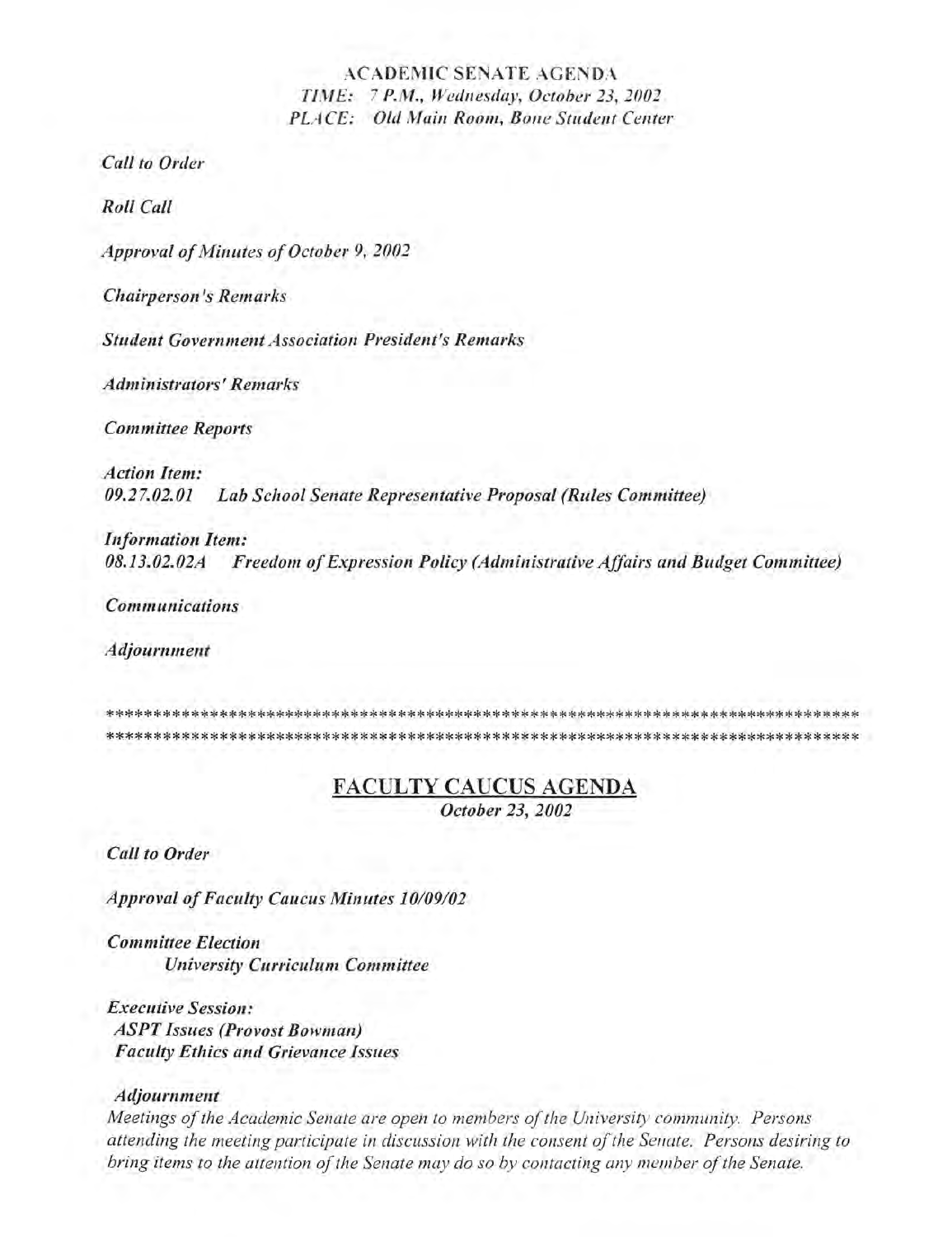#### ACADEMIC SENATE MINUTES (Approved)

October 23, 2002 Volume XXXIV, No. 5

#### *Call to Order*

Chairperson Lane Crothers called the meeting to order at 7:00 p.m.

#### *Roll Call*

Senator Borg called the roll and declared a quorum.

#### *Approval of Minutes of October* 9, *2002*

Motion XXXIV-32: By Senator Mehta, second by Senator Waterstraat, to approve the Academic Senate minutes of October 9,2002.

Senator Feaster: On page 6 at the bottom of the page, it reads: "... non-tenure track faculty representative from the College of Business..." That should be "from the College of Arts and Sciences."

Senator Crothers: That was a quote from a senator, but we thank you for bringing that to our attention.

Revision to the minutes, page 6: "(The non-tenure track faculty Senate representative is from the College of Arts and Sciences.)" The minutes were unanimously approved

#### *Chairperson's Remarks*

Senator Crothers: We have items on our agenda that will generate lengthy discussions. Additionally, the Faculty Caucus will meet following this meeting to address several items in executive session.

#### *Student Government Association President's Remarks*

Senator Bathauer: Senator Hoover, a student senator, has had to submit her resignation due to time constraints. Therefore, I ask the faculty members to please let their students know that we are accepting applications for an undergraduate, off-campus senator. Applications are available on line at the SGA web site as well as in the SGA office.

#### *Administrators'Remarks*

*• President Vic Boschini:* We opened the new Center for the Performing Arts this past weekend; it was a huge success. We also had the thrill that evening of announcing our latest \$1 million gift from Mrs. Barbara Jean Benway, who donated the money primarily in support of the College of Fine Arts and the new Center for the Perfonning Arts. The usual discussion hour before each Board of Trustees meeting will be held on Friday, October 18, at 8:00 a.m. in the Faculty Commons. Drs. Borg and Shane will speak about the NCA re-accreditation process. At 9:00 a.m. in the Old Main Room, we will hold the Board of Trustees meeting. All are invited to attend. The College of Business building is still on schedule. We continue to make progress on our Provost search. There is no new information concerning the budget. Finally, I don't want to stand in the way of the discussion of the Freedom of Expression Policy, which is on this evening's agenda, but I want to make it clear that, as President, I will not endorse any policy that governs where, when or how individuals choose to exercise their rights of speech and expression, so long as that expression respects our existing laws and policies and the rights of others to express different opinions.

Senator Razaki: At what stage is the Provost search?

Senator Boschini: The search committee is down to 12 candidates and they will interview them in Chicago next weekend.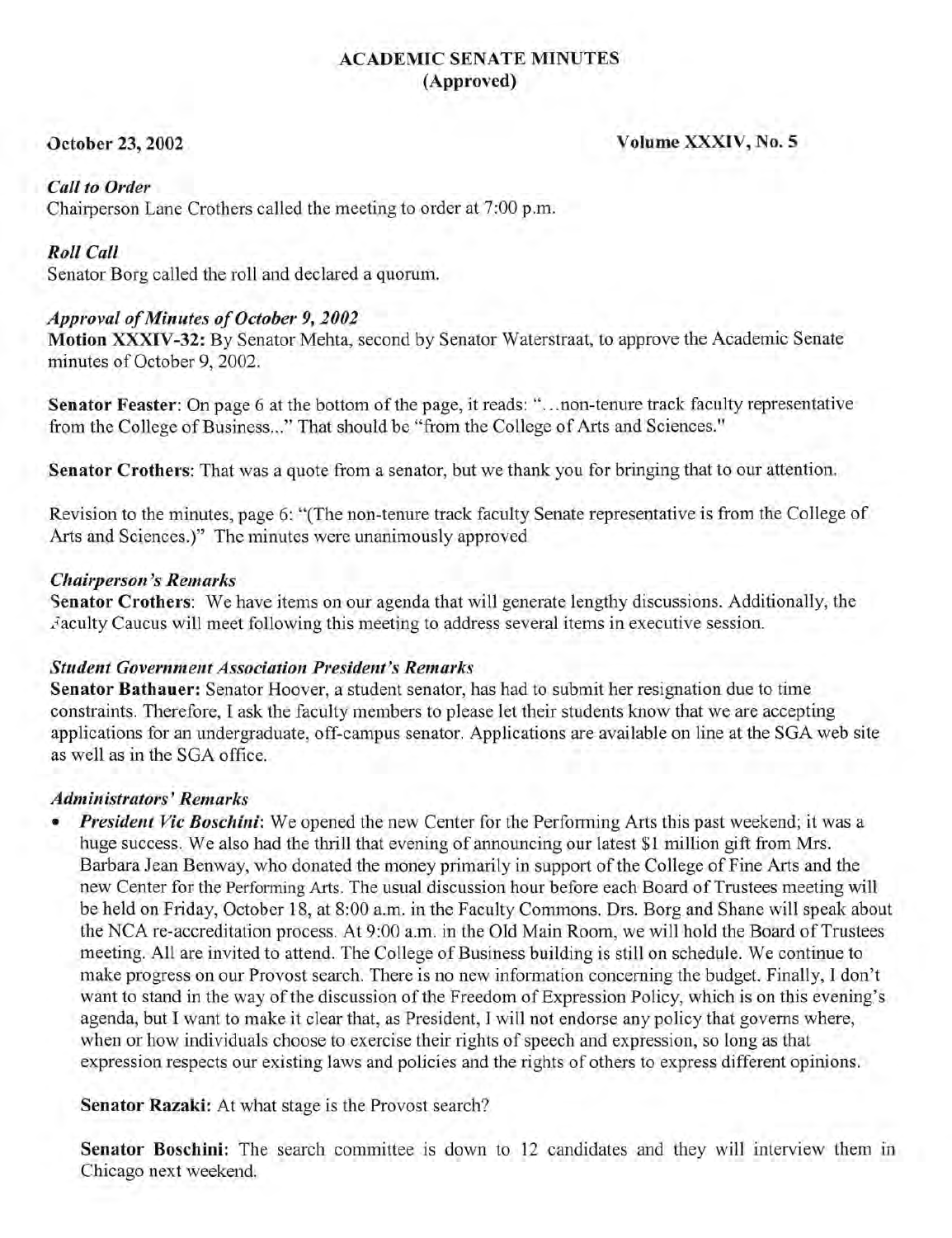- *Provost Al Bowman:* The Commission on Collegiate Nursing Education has granted accreditation to the Mennonite College of Nursing for the baccalaureate and masters programs. The information on FY03 salaries will be available at Milner Library by October 31.
- *Vice President of Student Affairs Helen Mamarchev:* We wrapped up a very successful Family Weekend this past weekend with lots of activities and participation. Our Parents Association Advisory Board gave out two scholarships to recognize academic excellence. The recipients are Giselle Lepe and Stacy Haack.
- *Vice President of Finance and Planning Steve Bragg: No Report.*

#### *Committee Reports:*

#### *Academic Affairs Committee*

Senator Lindblom: The committee received a report from Joe Rives of University Planning and Vice President Steve Bragg, who explained to us the process by which performance indicators will be taken from the *Educating Illinois* document and worked to satisfy the IBHE' s *Illinois Commitment.* 

#### *Administrative Affairs and Budget Committee*

Senator Lartz: The committee met with Sharon Stanford regarding the Consensual Relations Policy. We will meet with the Rules Committee to come together on committee recommendations. We are also anticipating a lively discussion on the Freedom of Expression Policy this evening.

#### *Faculty Affairs Committee*

Senator Winchip: We are now reviewing the University's policies, procedures and guidelines for Distinguished Professors and hope to reach a resolution at our next meeting.

### *Planning and Finance Committee*

Senator Kurtz: The committee continued its discussion of ways of integrating shared governance structures into the budget planning process. We also have a subcommittee discussing prioritization of the action items in *Educating Illinois.* 

### *Rules Committee*

Senator Reid: The committee discussed the final draft of the College of Education bylaws. We will bring it to the next Senate meeting. We began discussion on the Consensual Relations Policy. We will not be ready to meet with the Administrative Affairs Committee regarding that policy for at least two more Senate meetings.

#### *Action Item:*

### *09.27.02.01 Lab School Senate Representative Proposal (Rules Committee)*

Motion XXXIV-33: By Senator Reid to approve the proposal to add a Faculty Associate representative from the Lab Schools to the Senate.

Senator Reid: Two years ago, the Senate accepted the principles of shared governance, constructed by the President's shared governance committees. Those principles state that the decision-making processes require active participation of the stakeholders. The inclusion of a stakeholder is dependent upon the degree to which a decision has direct consequences to a member of a group or its central mission. We demonstrated at the last meeting that the decisions of this Senate affect the Faculty Associates and their mission.

;enator Crumpler: I believe that this is simply an issue of employee rights. The Faculty Associates are a constituency of this University. They are the only personnel group that does not have representation on the Senate.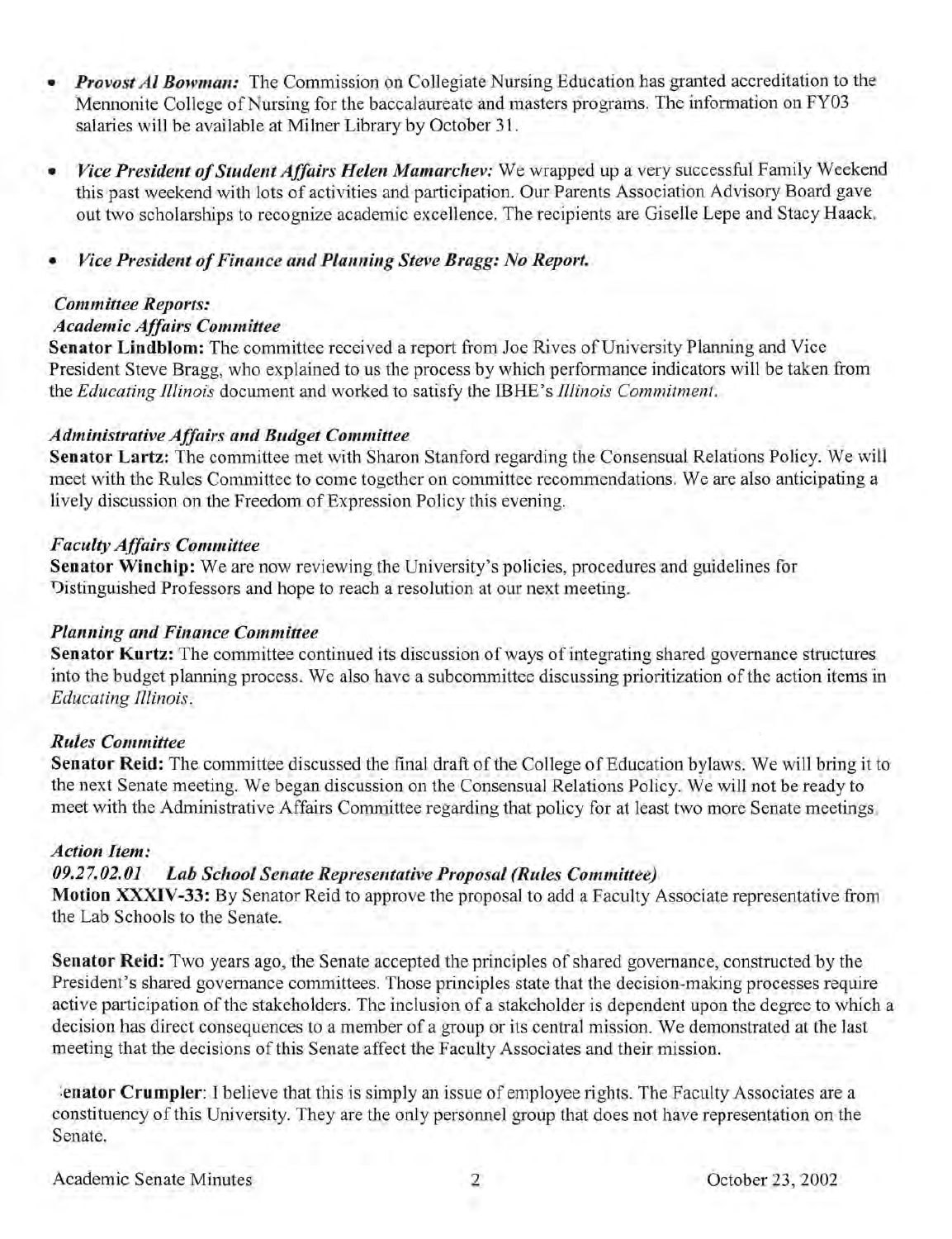**Dr. Robert Dean, Director of Lab Schools:** The Faculty Associates, in addition to providing field experiences for the teacher education students on campus, are also active as instructors in many of the lcademic departments on campus, so they do fulfill a teaching role as well. Weare very much linked to the University, the issues that come before this body are certainly of importance to us and we have much to contribute.

**Senator Winchip:** The Faculty Associates make enormous contributions to teacher education at the University by working with 18 departments on campus. They have a long history with the University, in fact, starting in 1857.

**Senator Armstrong:** Permitting this constituency to become a part of shared governance is a great misreading of shared governance. With the same logic, one could argue for the inclusion of Metcalf and U-High students in SGA and on the Senate. They are another constituency. This is not an issue of fairness, but an issue of responsibility.

**Senator Lartz:** The Lab School faculty have made it possible for my department to be a strong and thriving department. If we did not have them, we would not have the program that we have today.

**Senator Maroules:** I have had the opportunity to see the significance of the work and the considerable amount of time that Lab School Faculty Associates spend teaching, mentoring and advising students here at ISU, in addition to their primary students in elementary and secondary grades.

**Senator Landau:** The College of Education should provide a medium for Faculty Associate representation on the Senate.

**Senator Nur-Awaleh:** The College of Education does not provide representation for the Faculty Associates because, per the Senate bylaws, only full-time faculty, with the rank of professor or associate professor, are eligible to vote in the Senate elections.

**Senator Landau:** If this resolution is passed, it will necessitate a change in the Constitution. That is the way in which we can address Senator Nur-Awaleh's concerns about the voting restrictions.

**Call the Question:** By Senator Crumpler. There was no objection.

**Vote on Motion to Approve Lab School Senate Representation:** By a vote of 46 to 4, the motion was approved. The senators who voted against the proposal were: Armstrong, Coliz, Deutsch, Landau. There were no abstentions.

**Senator Crothers:** Prior to the approval by the President and the Board of Trustees of the addition of a Lab School Representative on the Senate, I would recommend that the Faculty Associates chose one or more observers to attend the Senate meetings.

#### *Information Item:*

#### *OB.13.02.02A Freedom of Expression Policy (Administrative Affairs and Budget Committee)*  **Senator Lartz:** The Administrative Affairs and Budget Committee brings to you tonight the Freedom of Expression Policy. It was unanimously forwarded to the full Senate by the committee. I ask that Brent 'aterson, Associate Vice President for Student Affairs, join us for this discussion. Dr. Paterson has the history of the development of the policy.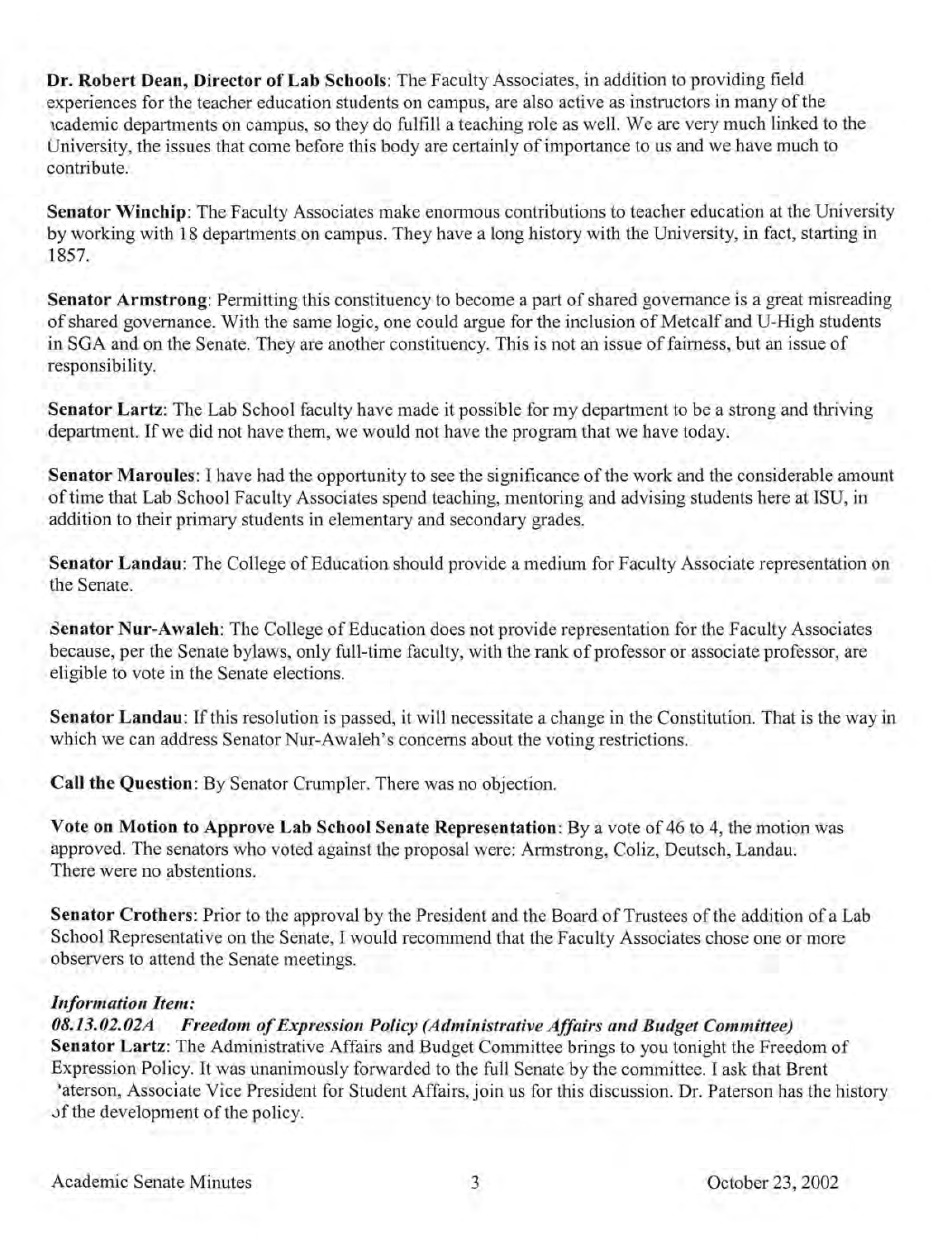**Dr. Paterson:** In the summer of 2001, an individual, who wanted to conduct a protest on campus, was referred to me. I discovered at that time that there was no specific policy to which I could refer on this issue. After discussion with Dr. Mamarchev, in the fall of 2001, I put together a small task group to begin discussions lbout such a policy. As we were working through very early drafts of this, we discovered that the Administrative Affairs Committee of the Senate was also discussing this issue. At that time, I met with committee chairperson, Ed Wells, and asked that we work together on this. In the fall and spring, we shared drafts with the committee and with the Student Goverriment Association. SGA had representatives on the task group as well.

The policy was then forwarded to the Administrative Affairs Committee this fall. The intent of the policy is to simply have something in writing so that individuals who may want to protest on campus would know what the University policies are. We looked at policies at other colleges and universities, legal issues and landmark court cases.

**Senator Coliz:** I viewed this policy as not necessarily restricting protest to any particular area, but if protests are done in the specified areas, one is far less likely to violate policy and laws.

**Dr. Paterson:** That is correct. Those areas were chosen because of their high visibility. It is possible to have protests in other areas. That is why there is a registration process, although that is only a recommendation.

**Senator Razaki:** A number of institutions have tried this and have dropped the practice; also, there have been court rulings against policies of this sort. If freedom of expression is to occur anywhere in the entire universe, shouldn't it be on an American campus? How did you come to these decisions?

**Dr. Paterson:** The fundamental concept is the importance of not disrupting classes and other operations of the Jniversity.

**Senator Bathauer:** This policy refers to amplification restrictions, but we already have an Amplification Policy, which is currently under review by the Senate. Why do we need this policy?

**Dr. Paterson:** It was the feeling of the task force that we wanted to alter the current Amplification Policy. Also, amplification is only one issue in this policy.

**Senator Bathauer:** Does this policy require that all groups register?

**Dr. Paterson:** The main purpose of having registration is to deal with outside groups.

**Senator Bathauer:** Does it state that you must register?

**Dr. Paterson:** No.

**Senator Brasseur:** On the second page, you have sentences that seem to contradict each other regarding use of designated forum areas. In black type, it reads, "...it is recommended that reservations for forum areas be made at least 48 hours in advance of the event..." Then in capital, red underline, it reads, "RESERVATIONS FOR THE DESINATED FORUM AREAS MAY ONLY BE MADE ONE YEAR IN ADVANCE." Which is it?

**Senator Lartz:** The sentence in red is the one sentence that the Administration Affairs Committee added. Its lurpose is to not allow the same group to choose the same date each year on a perpetual basis.

**Senator Brasseur:** Don't you think that needs some clarification?

Academic Senate Minutes 4 0ctober 23, 2002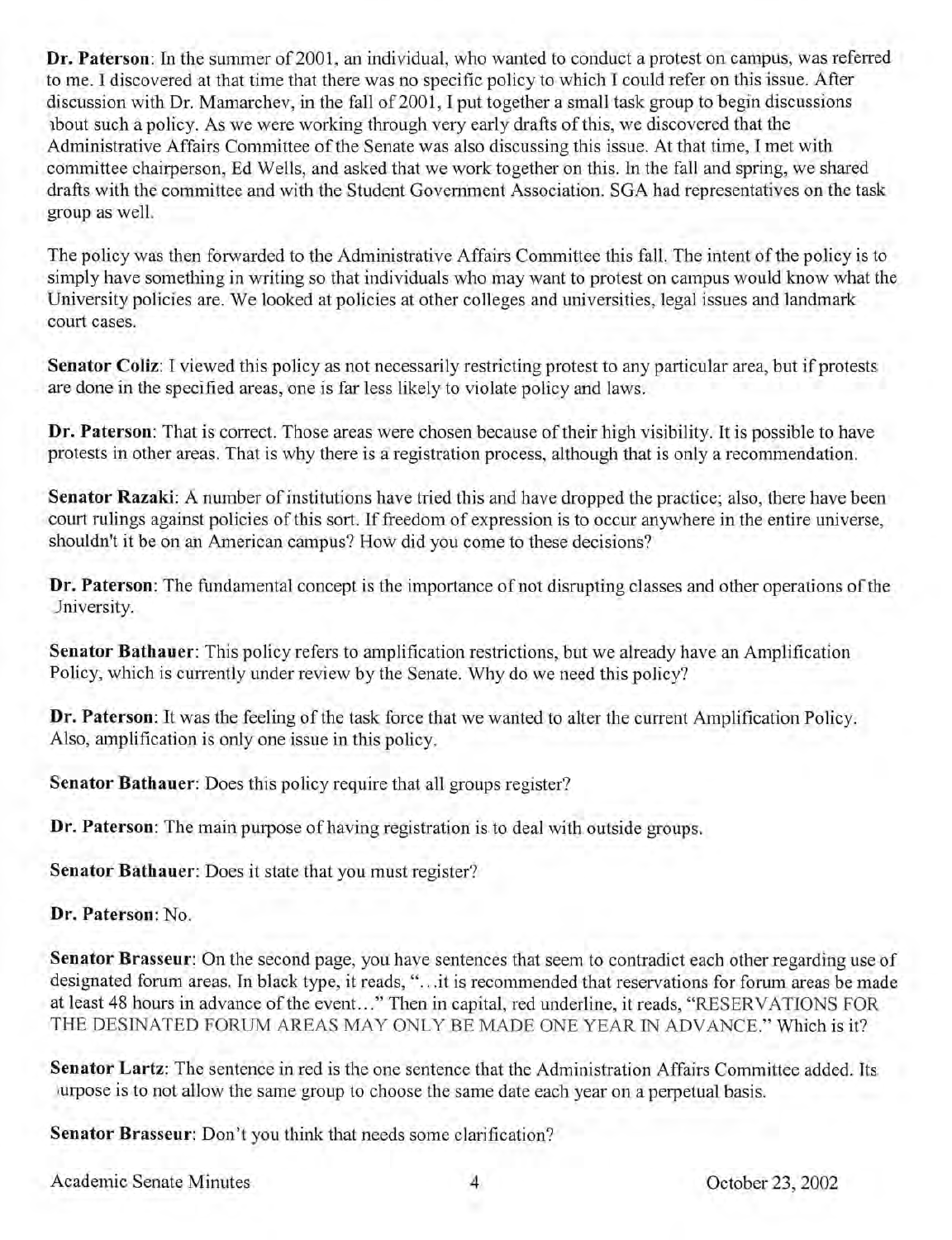Senator Reid: If you add after the words, "at most" after "only be made ", it will cease to say the opposite of what is intended.

Senator Brasseur: On the first page, paragraph one, "Illinois State University maintains its right to regulate reasonable time, place and manner restrictions concerning acts of expression and dissent as established by law." Does this conflict with the statement by Dr. Paterson that not everyone is required to reserve a forum area for a protest?

Dr. Paterson: I think that the various drafts were not always in parallel and need to be reconsidered. The concept behind regulating reasonable time, place and manner was for outside groups who might interfere with other activities that the University had planned.

Senator Brasseur: Could you revise the policy so that this is clarified?

Dr. Paterson: My belief is that we could not adequately put that in writing without being in legal jeopardy. If we set a different standard for student groups and groups outside of the University, we would be violating the intent of the law.

Senator Lacio: How were students involved in the drafting of the policy?

Dr. Paterson: We had representatives from the Student Government Association on the task force, as well as a graduate student. The Administration Affairs Committee also has student representation.

Senator Deutsch: How does this policy affect moving demonstrations, such as the march for "Take Back the Night" event? Would the organizers of that event have to register to have a demonstration in a non-designated lrea?

Dr. Paterson: That would be the intent--that they would register for the event--and all appropriate preparations would be made.

Senator Pryor: "Take Back the Night" calls attention to sexual violence against women. Do think that you can permit this march, but prohibit others? Are you prepared to make those kinds of judgments?

Dr. Paterson: We cannot make a decision based on content. The idea of registration is perfect for this example in that, in some situations, there are certain precautions that the University should take for such an eventensuring the safety of those who are protesting, as well as the safety of those who may be counter-protesting and observers. Another issue is sticks for placards. Sticks can quickly become weapons in protests. You can still carry your sign or banner, but it doesn't necessarily need to be on a stick.

Senator Reid: If I understand correctly, you can go to one of these designated forum areas without a reservation or any kind or registration. However, at any other place or time, you must have approval from the appropriate officials?

Dr. Paterson: No, the language means that reservations are recommended. As long as what you are doing elsewhere on campus is not disruptive, then the intent is that those protests would be permitted, if those facilities were available.

lenator Reid: Secondly, I am confused about statements in the policy concerning counter-demonstrations. Dne would *not* need prior approval for counter-demonstrations, such as the Disney protest?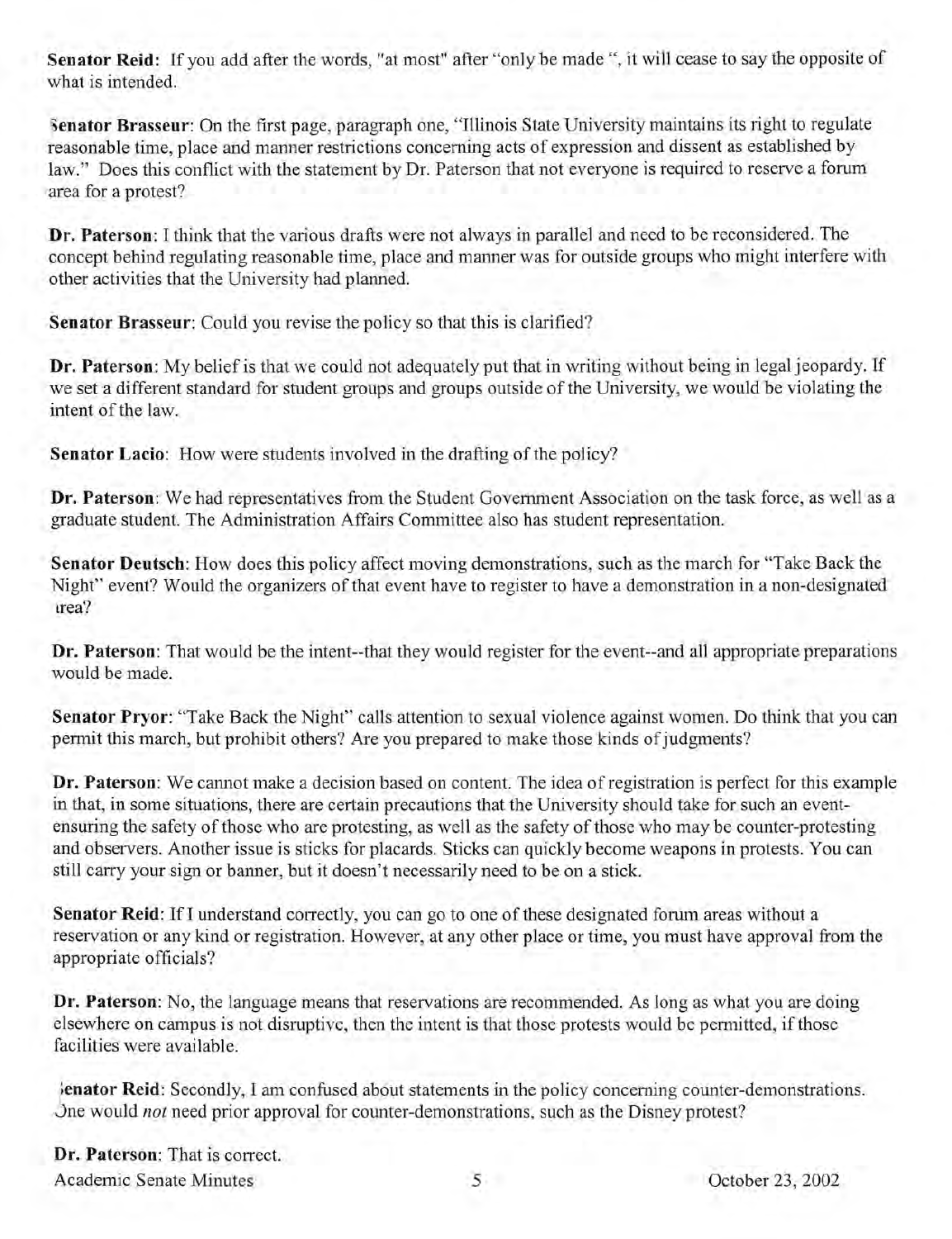Senator Reid: Is the message of this policy that carrying sticks is potentially dangers, so freedom of expression is a potentially dangerous activity?

Dr. Paterson: I don't see it that way. I think we have a responsibility for the safety and security of our faculty, staff and students.

Senator Kurtz: One of the statements in the policy reads as follows: "Any acts that are disruptive to the normal operations of the university, including classes and university business, or that invade the rights of others will not be tolerated." Who makes the determination as to what is disruptive?

Dr. Paterson: Officially, that has not been determined. That would be an administrative procedure that follows the policy. The intent of this was to move that decision from the University Police to Student Affairs.

Senator Kurtz: So, you have discussed this, but you are leaving this open-ended, as well as the sanctions for any violations?

Dr. Paterson: If it were a violation of the Code of Conduct for students, it would go through the University disciplinary process.

Senator Kurtz: Another statement refers to silent protests. Who determines what is preventing the audience from being able to pay attention if the protest is silent?

Dr. Paterson: It would depend on the forum of the event. It might be the police, Student Affairs or the officials that are with a particular event.

Senator Kurtz: You also say that the "list should not be considered exhaustive", so there are other kinds of expression that are potentially disruptive, according to someone. Who will make those determinations?

Dr. Paterson: It would be behavior that would be a violation of the Code of Conduct.

Senator Kurtz: If we have a Student Code of Conduct, then why do we need this?

Senator Nur-Awaleh: Suppose I violate the orderly manner of picketing using sticks or poles? What are the consequences of my actions?

Dr. Paterson: I can't answer that. That would be up to the University Hearing Panel that might hear the case if it is a violation, though I doubt that carrying sticks or poles would be a violation that the University would pursue, other than perhaps by reprimanding someone.

Senator Burk: Was there any staff representation on the task force? Was there any consideration of future union efforts?

Dr. Paterson: I don't know if any of the members involved in the task force were union members. I don't believe so.

Senator Fowles: What concerns me is this notion of "designated areas", which is limiting, as opposed to recommended areas" of gathering. Can you change that and keep it in the spirit of what is intended? Do you .ioresee University police imprisoning and fining students or faculty who don't follow this policy?

Dr. Paterson: The police would need to respond to what the state law is and not policy. Academic Senate Minutes 6 October 23,2002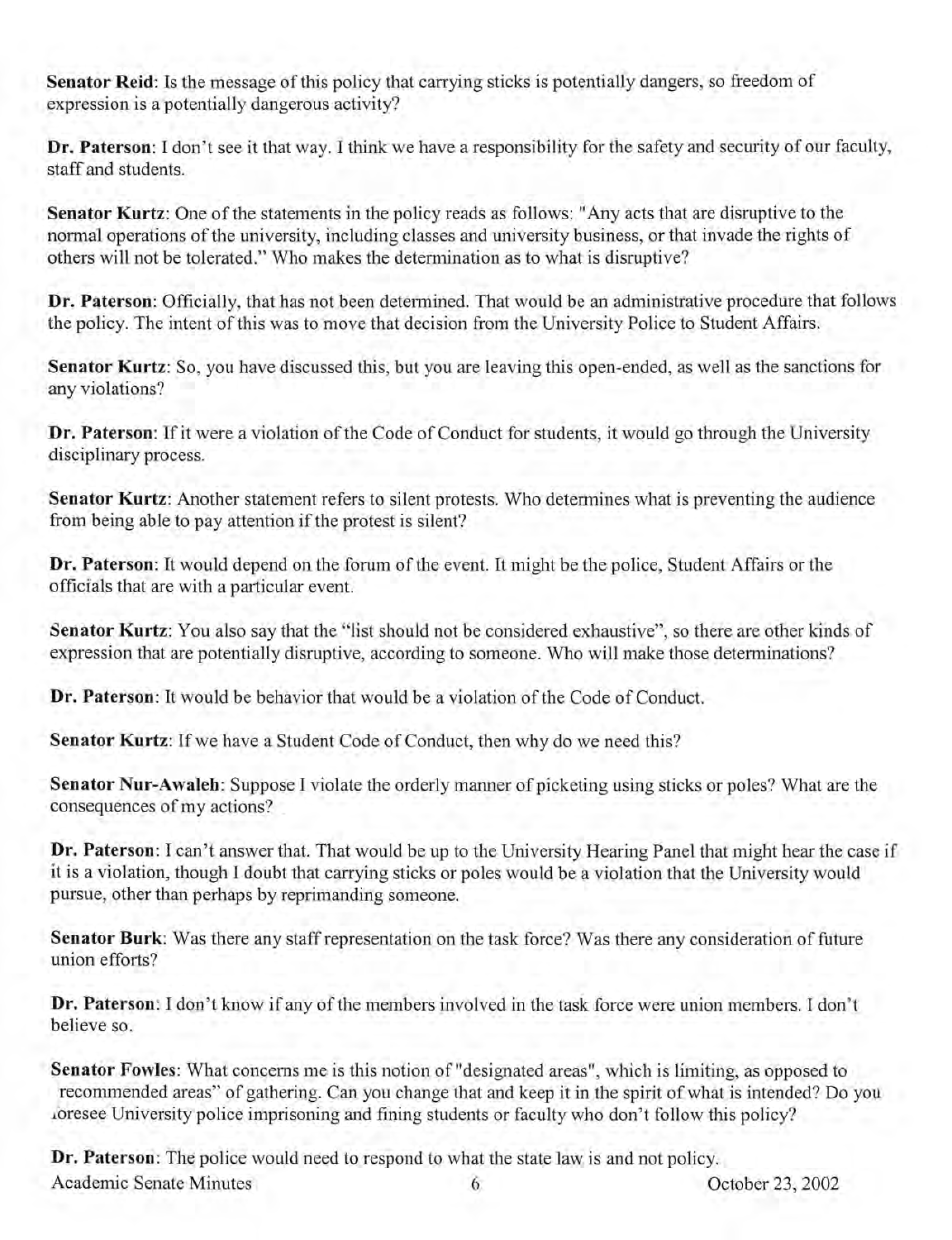**Motion XXXIII-34:** By Senator Lindblom, seconded by Senator Jerich, to table the proposed policy. By voice vote, the motion to table the proposal did not pass.

**Motion XXXIII-35:** By Senator Landau, second by Senator Lindblom, to move the proposal to action. By voice vote, the motion was unanimously approved

**Motion XXXIII-36:** By Senator Lartz to approve the proposed Freedom of Expression Policy.

**Senator Lartz:** I to want to remind everyone that the Administrative Affairs Committee voted unanimously to bring this policy forward, not because everyone supported it, but so that the full Senate could discuss it.

**Call the Question:** By Senator Chusid. There were no objections.

**Vote on the Motion to Approve the Freedom of Expression Policy:** There was one yes vote by Senator Lartz and one abstention from Senator Coliz. The remainder of the Senate voted against the proposed policy.

#### *Communications*

#### *Lifetime Achievement Award*

**Senator Razaki:** Chris Mushrush, who was formerly a graduate student senator and is now a temporary, fulltime faculty member, was given the Lifetime Achievement Award by the National Association of Graduate and Professional Students.

#### *Diversity Workshop*

**Senator Virgil:** The Office of Diversity and Affirmative Action will conduct a two-day workshop on Vovember 19, 8:30 a.m. to 4:30 p.m., and on November 20, 8:30 a.m. to 1:00 p.m., on the foundations of diversity and cultural competence. This workshop supports the University's value of diversity. The deadline for registering for this workshop is November 1 and we strongly encourage everyone to attend.

#### *SGA Fundraiser*

**Senator Mehta:** SGA is doing a fundraising selling coffee and tea. Please contact any SGA representative for more information.

*Adjournment*  **Motion XXXIV-37:** To adjourn. The motion was approved by standing vote.

**Academic Senate Illinois State University Hovey 408 Mail Box 1830 Normal, IL 61790-1830 (309) 438-8735 acsenate@ilstu.edu**